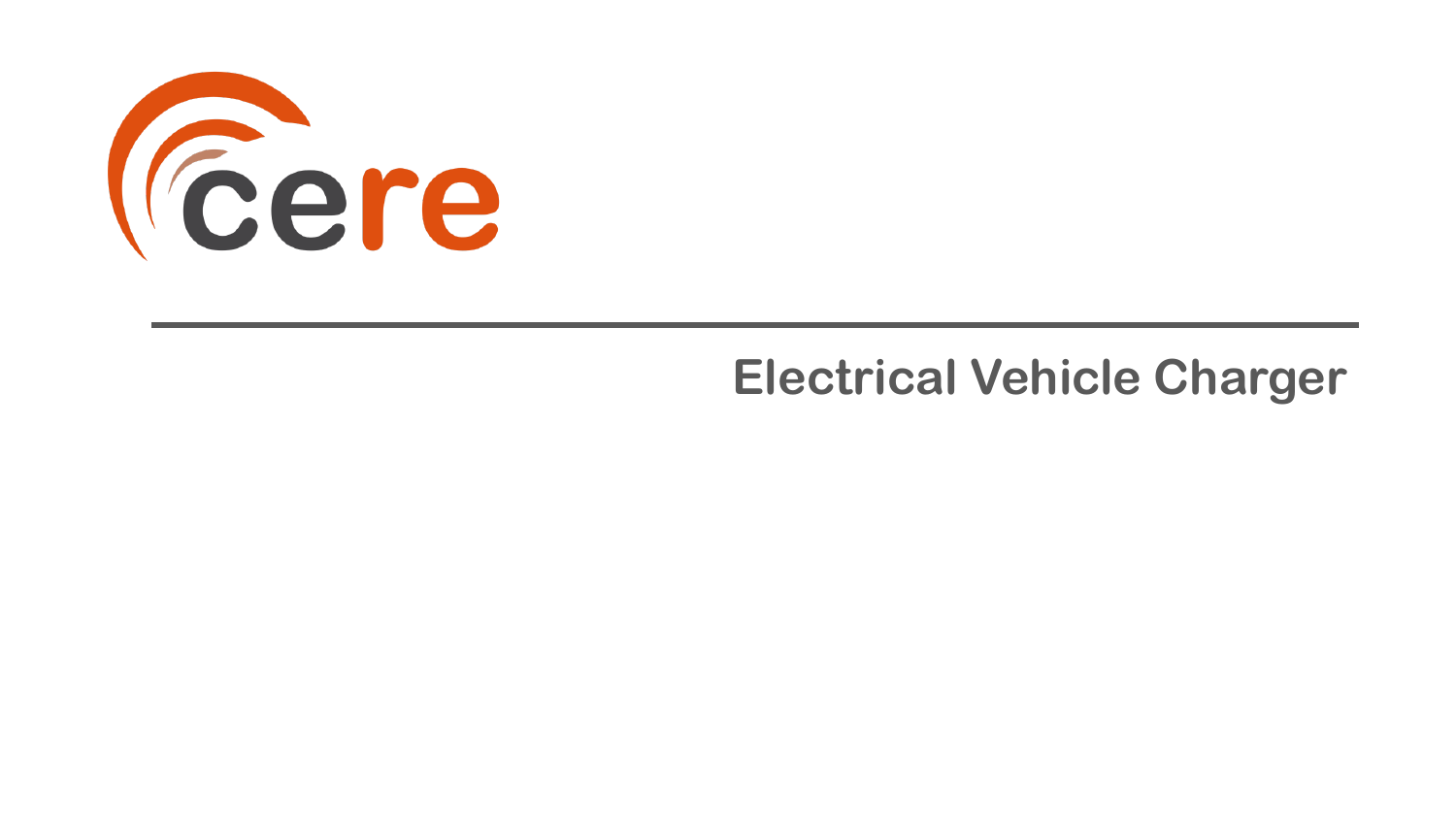

### **Who we are**



**CERE was originally set up as a Certification Entity for Renewable Energies.**

**CERE was created to be the access key on the target countries for Renewable Energies, where certification of components, full installations certificates, modeling and software validation of renewable Power Plants, were required.**

**The company is accredited as Testing Laboratory and Certification Body.**

**Our services include Testing and Certification according Safety, EMC, Grid Quality, grid connection requirements, design certification and complete installations Certificates, complementary simulations, modelling validation, electromagnetic transient analysis.**

**This full process includes Inspection, Testing and Certification of Components such as PV modules, Wind and PV converters, trackers, transformers, string boxes, combiner boxes, etc., and the Certification for full Power Plants according particular country, DSO or TSO requirements and / or According Client Requests**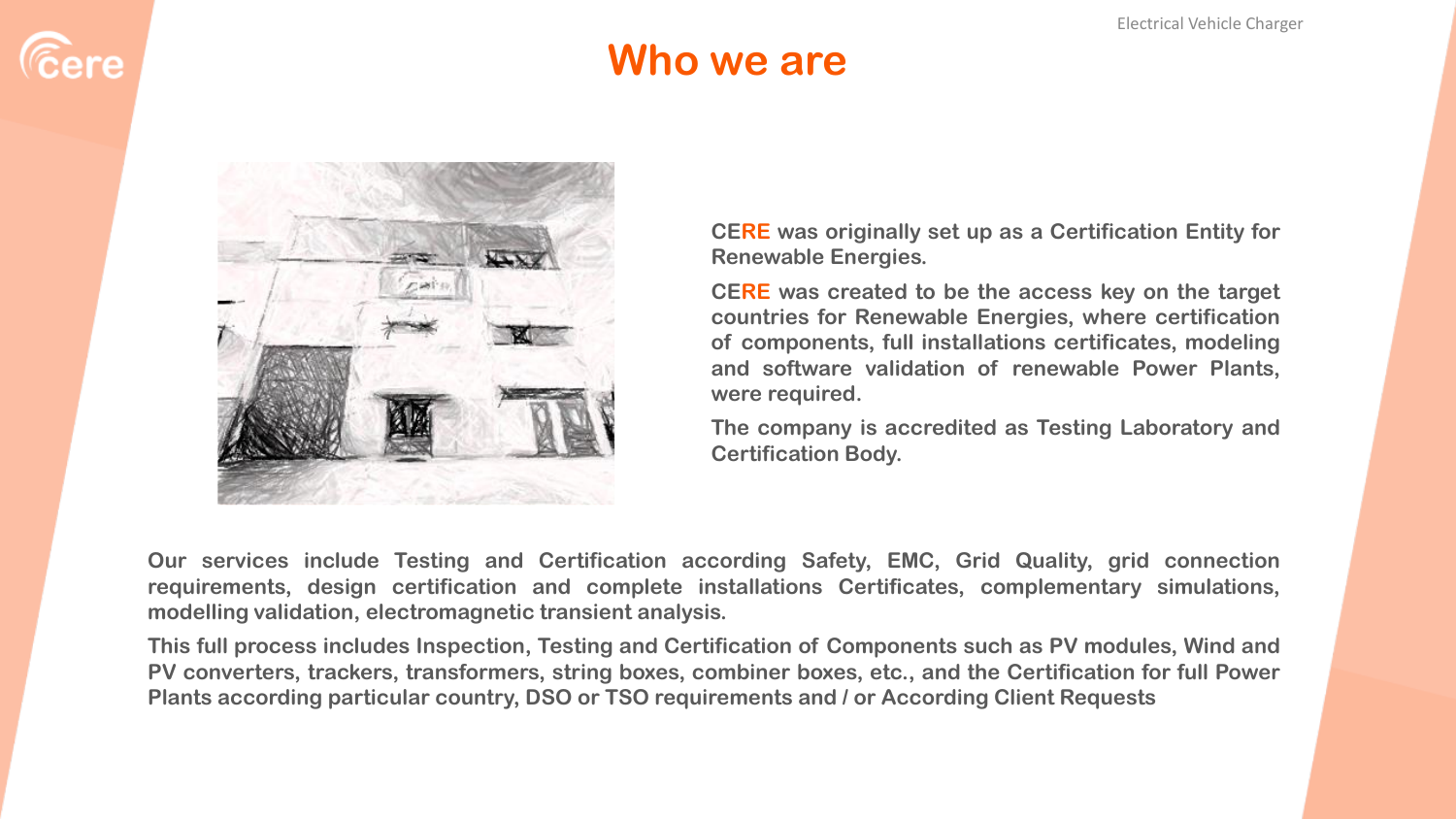### **CERE Profile**

**The Company is managed by Miguel Martínez. Its team has a large experience in Certification for more than 10 years, including renewable energy's components and installations for worldwide grid integration, design, safety, EMC and grid quality, among others.**

**During the last 6 years CERE has grown exponentially, diversifying its services until the actual company structure:**

- **Certification** • **Converters**
- **Grid Code & safety**
- **Simulation**
- **Trackers**
- **Batteries**
- **EMC**

**Eere** 

- **Electrical Vehicle Charger**
- **Transformers**
- **Medical devices**
- **Electric and Electronic devices**
- **Quality System certification**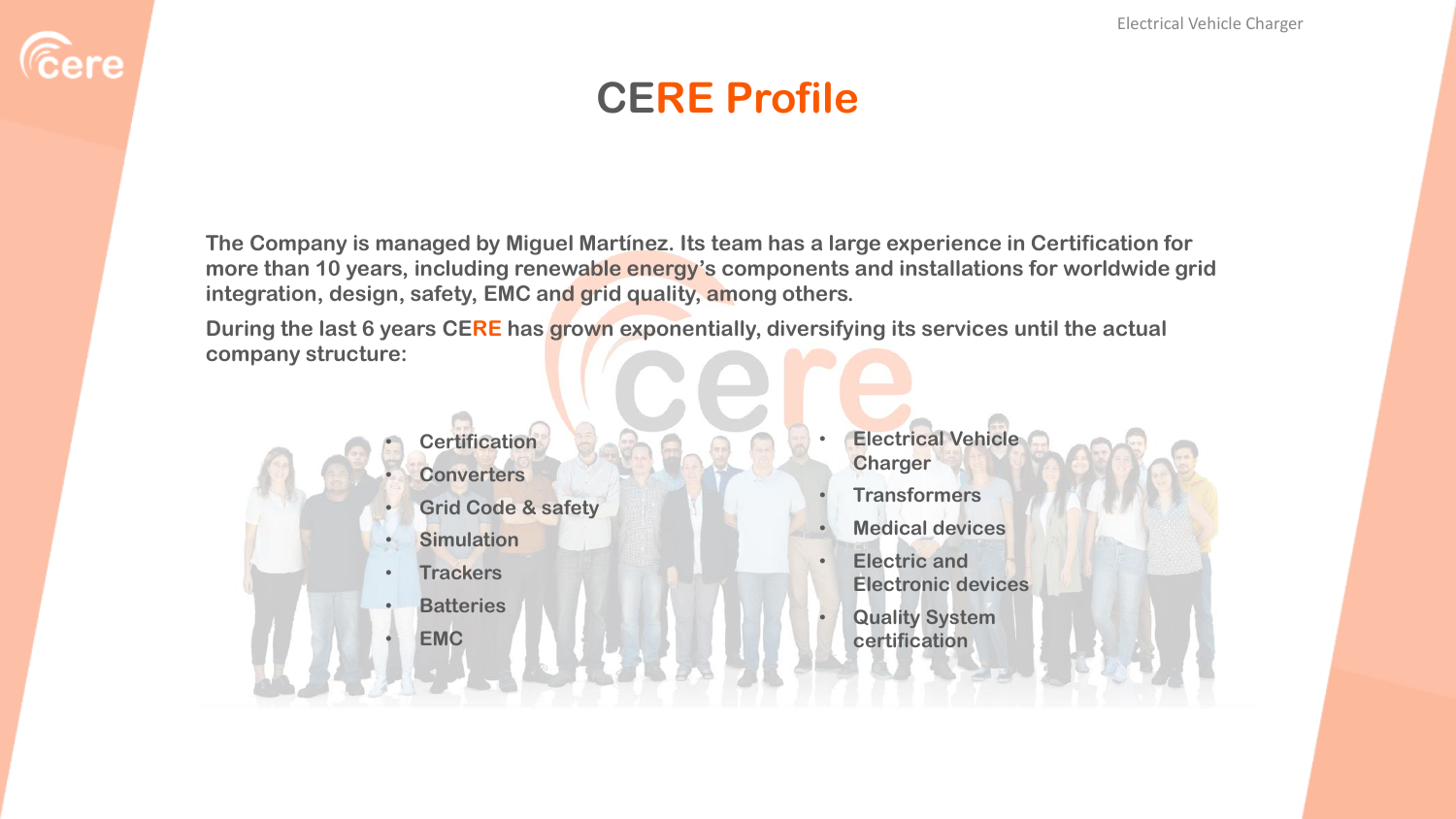### **CERE Capabilities**

**CERE's Facilities in Getafe, Madrid, Spain have the following installations:**

- **Test site up to 500kVA for all kind of converters and Battery testing**
- **Test site up to 250kVA for all kind of converters including frequency variators up to 400Hz**
- **Test site up to 100kVA for DC-AC converters**
- **Test site up to 50kVA for all kind of converters and Battery testing. The source can act as DC source and AC source and electronic loads**
- **Test site up to 10kVA for single phase and three phase converters**
- **Passive loads up to 100kVA**
- **Electronic loads for Antiislanding up to 500kVA**
- **EMC Chamber and EMC laboratory**
- **Safety laboratory**

**Eere** 

• **Simulation laboratory including Power Factory, PSSE and MATLAB**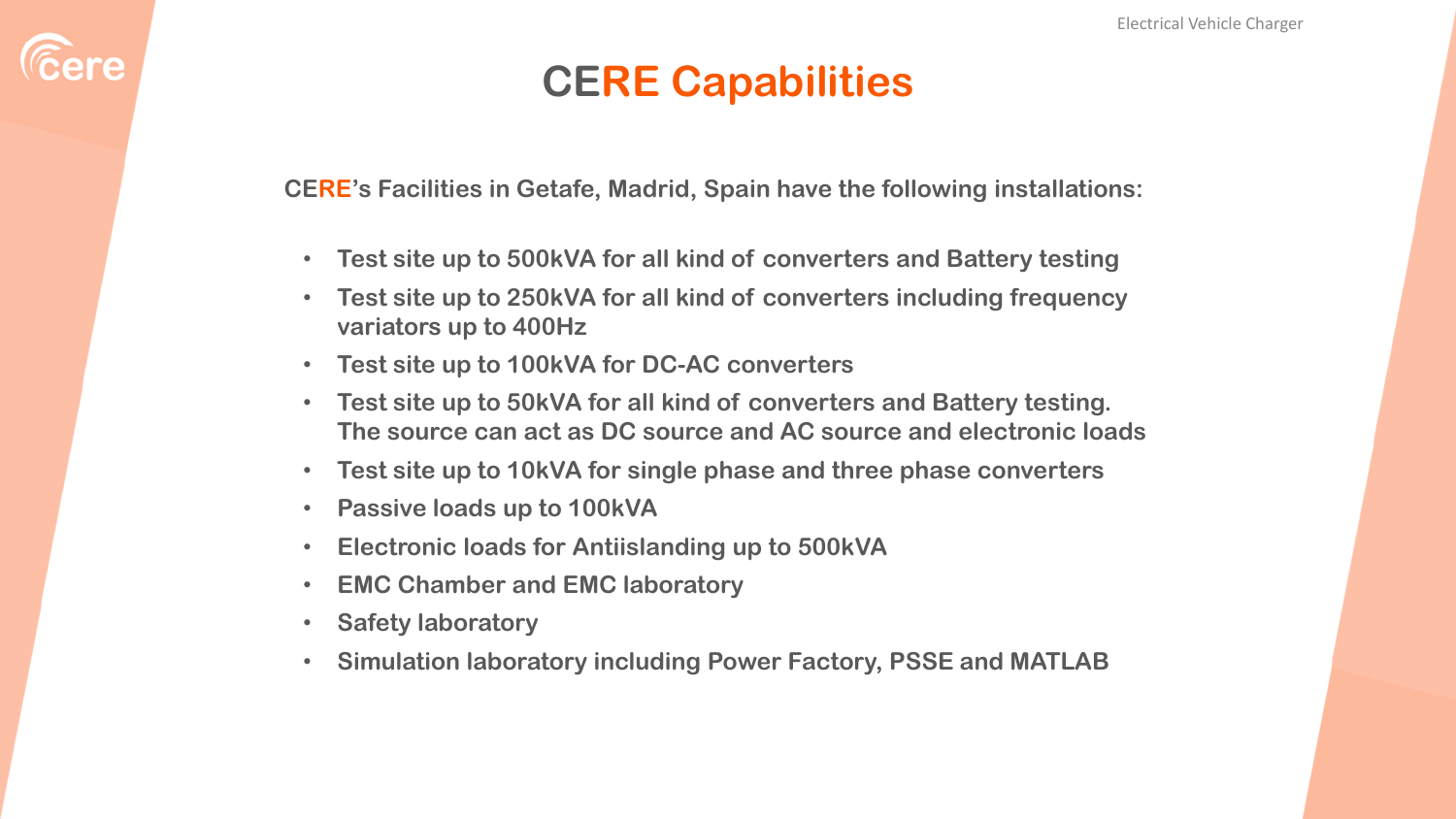

## **What's CERE Electrical Vehicle Charger?**



**CERE Electrical Vehicle Charger is a department created to cover the demand of services for electrical vehicle charger system inside of CERE (Certification Entity for Renewable Energies)**

**CERE Electrical Vehicle Charger was created to provide support and trust at any stage of certification and testing of Electrical vehicle charger systems.**

**Our services include Testing and Certification according Safety standards.**

**This process includes testing, certification and verification of Electrical Vehicle Charger systems and their components.**

**The electrical laboratory has developed a section with expert technicians in this field. We have carried out tests for Spanish, Portuguese and German manufacturers, for the European and US market.**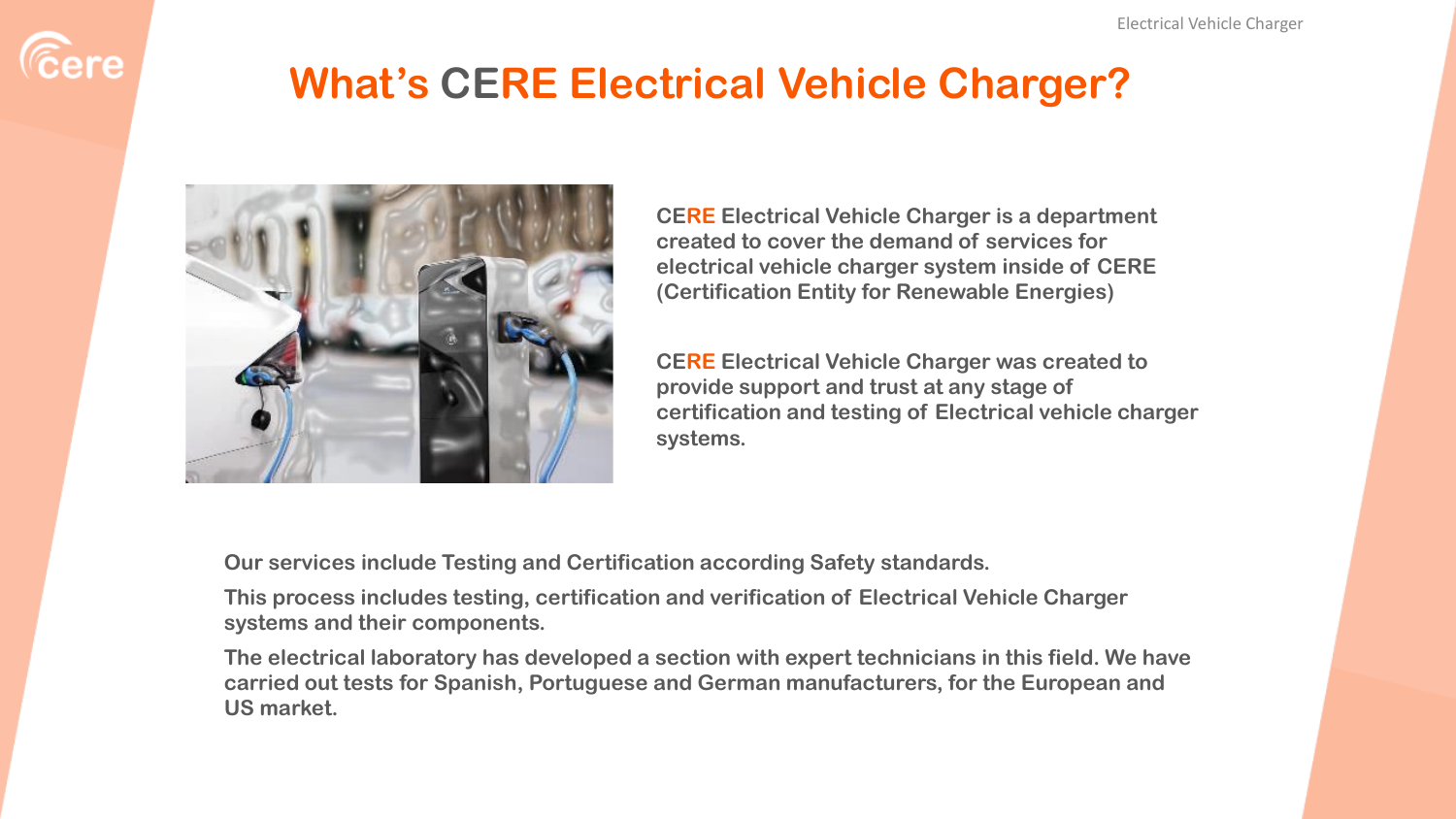### **CERE's Accreditations**

- **CERE is accredited by ENAC and a2La (IAF/ILAC members) as Certification Body According ISO 17065 and Testing Laboratory according ISO 17025 for Power Generating Units. This fact ensures a deep knowledge in international requirements for components and Renewable Energies Power Plants.**
- **CERE is also CBTL and NCB for the IEC Scheme.**
- **MET approval for the North American market**
- **Sunspec approval**
- **SII approval for Israel**
- **RETIE approved certification body for PV inverters (Colombia)**
- **Corean Approval**

**CERE's Accreditation can be checked in:** <http://www.cerecertification.com/accreditations>



**ACCREDITED** CERTIFICATE #5314.03











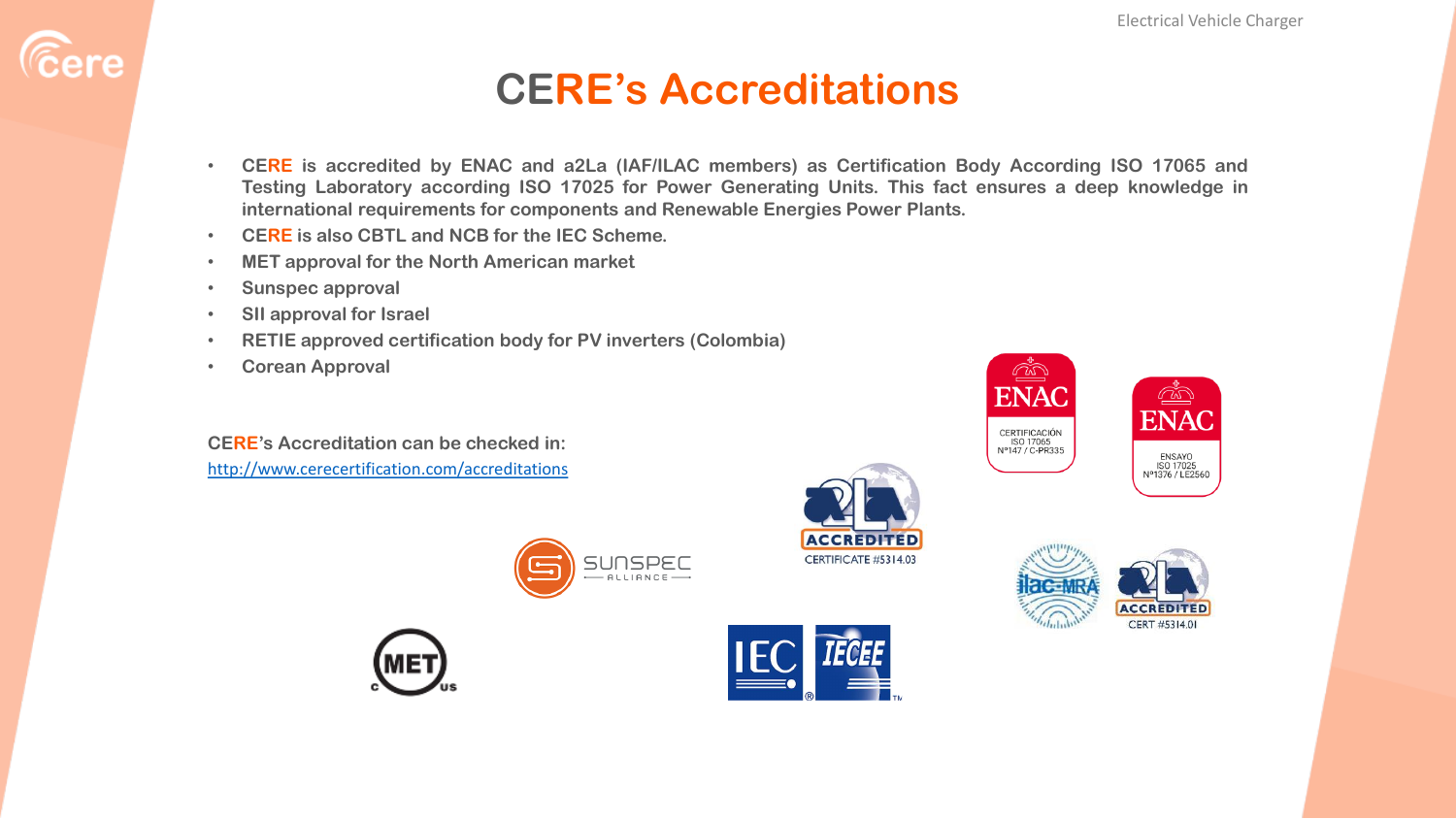

### **Applicable Standards for USA Projects**

**CERE is accredited as Certification Body and Testing Laboratory for Electrical Vehicle Charger according the following standards:**

> **Safety, for North American Market**

**UL 2202:2012 Standard for Electric Vehicle (EV) Charging System Equipment**

**UL 2594:2016 / CSA C22.2 NO. 280 / NMX-J-677-ANCE Electric Vehicle Supply Equipment. (Incluye requisitos para USA, CAN y México)**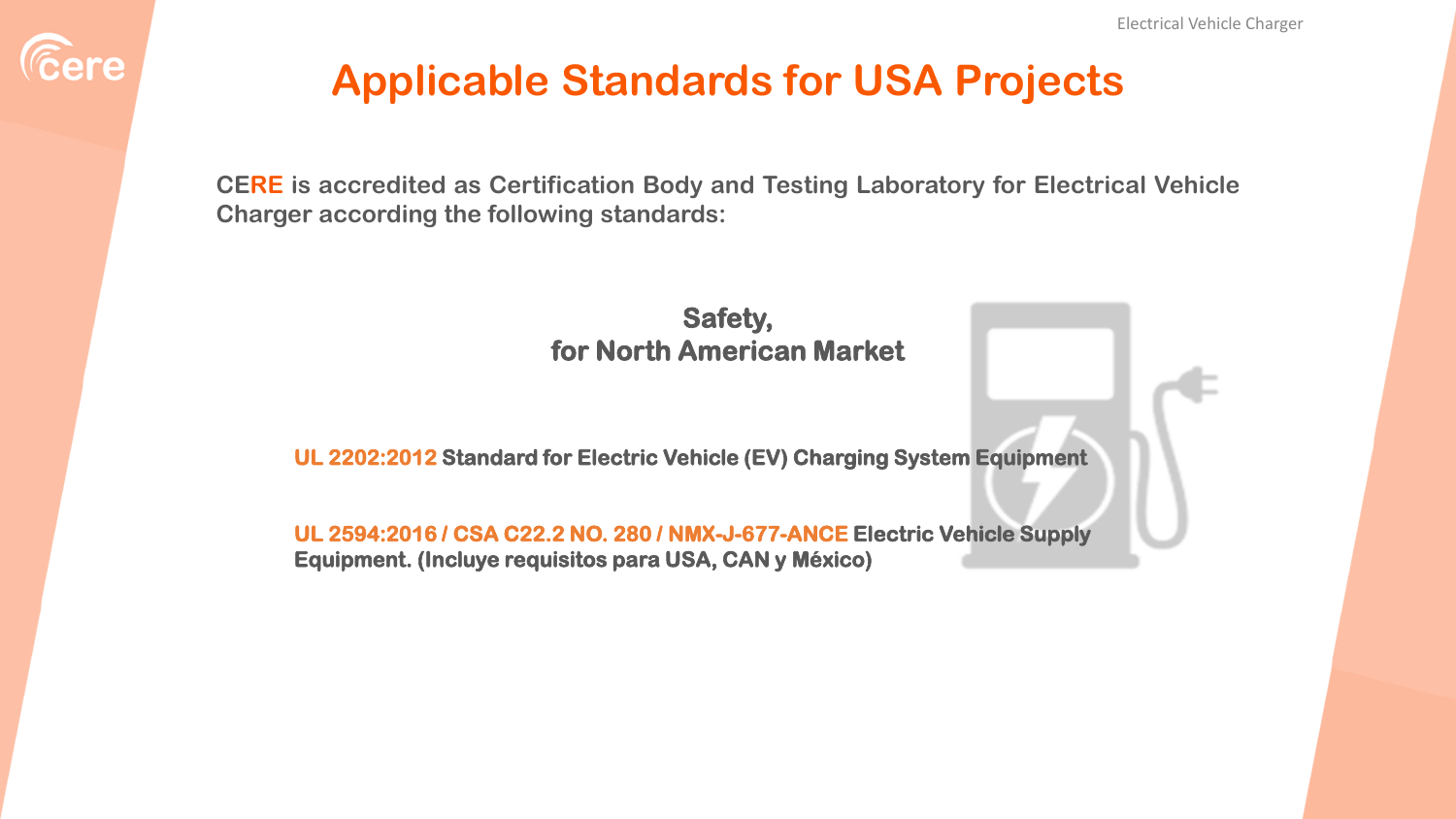

### **Applicable Standards for IEC Projects**

**CERE is accredited as Certification Body and Testing Laboratory for Electrical Vehicle Charger according the following standards:**

### **Safety, EMC and Own communication**

**IEC 61851-1:2017 Electric vehicle conductive charging system - Part 1: General requirements.**

**IEC 61851-21-2:2018 Electric vehicle conductive charging system - Part 21-2: Electric vehicle requirements for conductive connection to an AC/DC supply - EMC requirements for off board electric vehicle charging systems.**

#### **Own communication**

**IEC 61851-23:2014 Electric vehicle conductive charging system - Part 23: DC electric vehicle charging station**

**IEC 61851-24:2014 Electric vehicle conductive charging system - Part 24: Digital communication between a d.c. EV charging station and an electric vehicle for control of d.c. charging**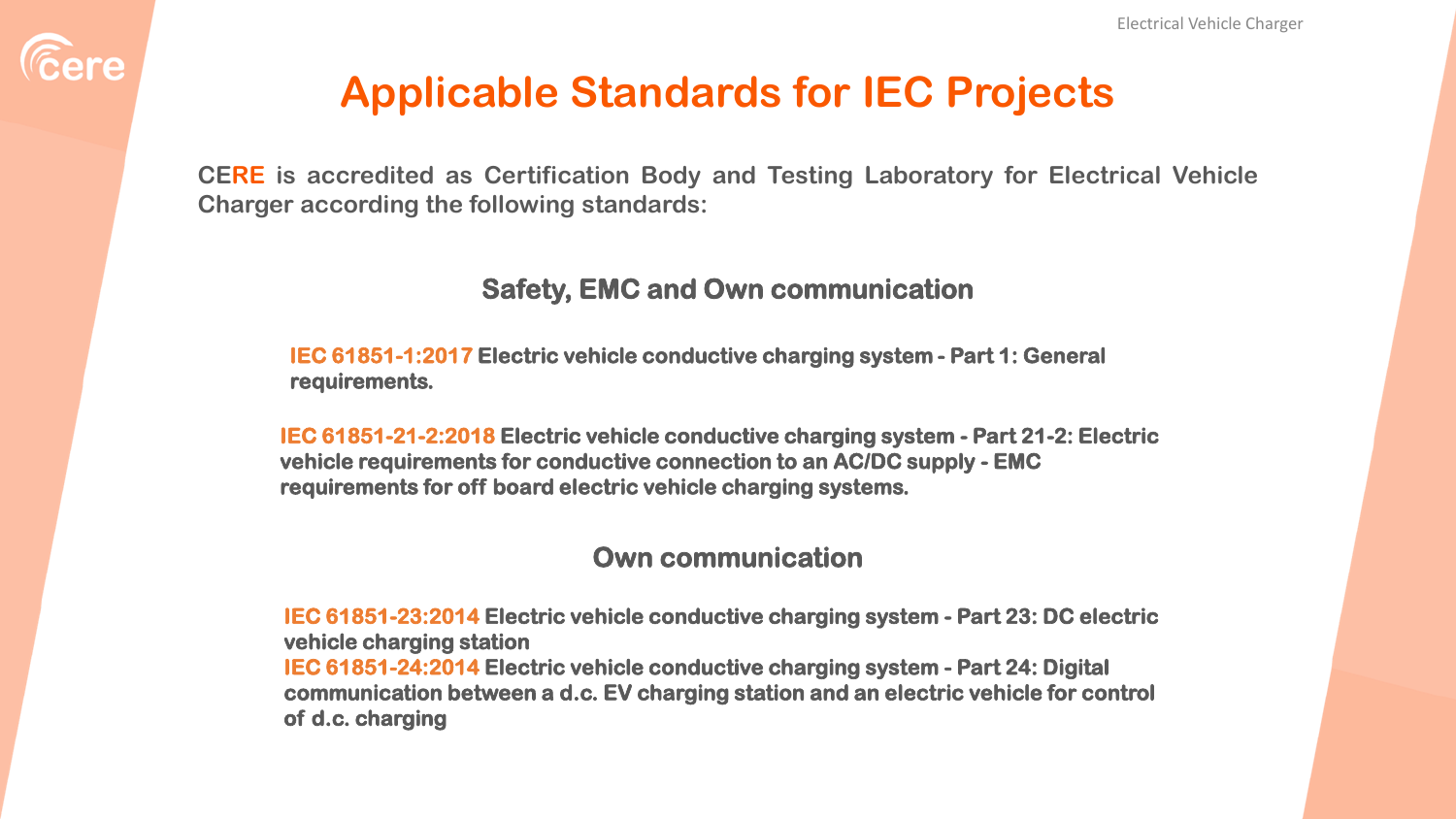### **Applicable Standards**

### **Scope according standard 61851-1:2017**

This part of IEC 61851 applies to EV supply equipment for charging electric road vehicles, with a rated supply voltage up to 1 000 V AC or up to 1 500 V DC. and a rated output voltage up to 1000 V AC. or up to 1500 V DC.

**Electric road vehicles (EV) cover all road vehicles, including plug-in hybrid road vehicles (PHEV), that derive all or part of their energy from on-board rechargeable energy storage systems (RESS).**

**This standard also applies to EV supply equipment supplied from on-site storage systems (e.g., buffer batteries).**

**The aspects covered in this standard include:**

- ✓ **The characteristics and operating conditions of the EV supply equipment**
- ✓ **The specification of the connection between the EV supply equipment and the EV**
- ✓ **The requirements for electrical safety for the EV supply equipment.**

**Additional requirements may apply to equipment designed for specific environments or conditions, for example:**

- ✓ **EV supply equipment located in hazardous areas where flammable gas or vapour and/or combustible materials, fuels or other combustible, or explosive materials are present.**
- ✓ **EV supply equipment designed to be installed at an altitude of more than 2000 m**
- ✓ **EV supply equipment intended to be used on board on ships**

**The IEC 61851 series covers all EV supply equipment except for in-cable control and protection devices for mode 2 charging of electric road vehicles (IC-CPD) which are covered by IEC 62752.**

**The tests are carried out by CERE Laboratory, and test can be performed either at the client's facilities or in our laboratory.**

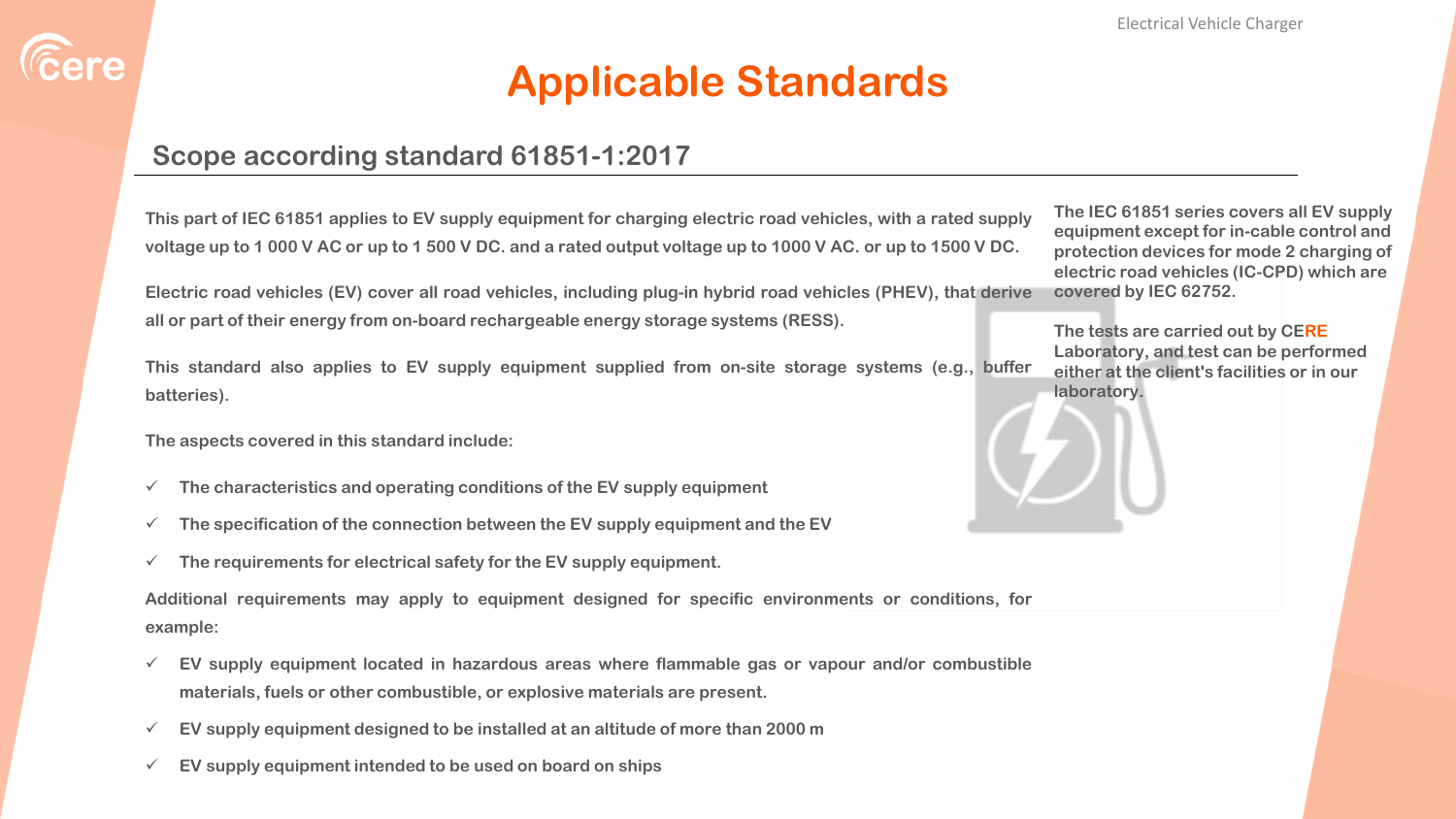# *<u>Cere</u>*

## **Applicable Standards**

#### **Scope according standard UL 2202**

These requirements cover conductive charging system equipment intended to be supplied by a branch circuit of 600 volts or less for recharging the storage batteries in over-the-road electric vehicles (EV). The equipment includes off board and on board chargers. Off-board equipment may be considered for indoor use only or indoor/outdoor use. On board equipment is always considered outdoor use. Off board equipment is intended to be installed in accordance with the National **Electrical Code, NFPA 70.**

For the purposes of this standard, the term "electric vehicle", designated throughout by the initials "EV", is considered to **cover electric vehicles, hybrid electric vehicles, and plug-in versions of these vehicles.**

Electric vehicle charging system equipment that is not a complete assembly and depends upon installation in an end product for compliance with the requirements in this standard is investigated under the requirements of this standard and the standard for the end product. On board chargers that rely upon specific installation requirements within an EV for compliance with the requirements in this standard, are to be evaluated based on those installation requirements and **equipment.**

**CERE is the only available Laboratory with capability to perform this test in Spain and provide a certificate through our partner MET, recognized NRTL certification company in United States.**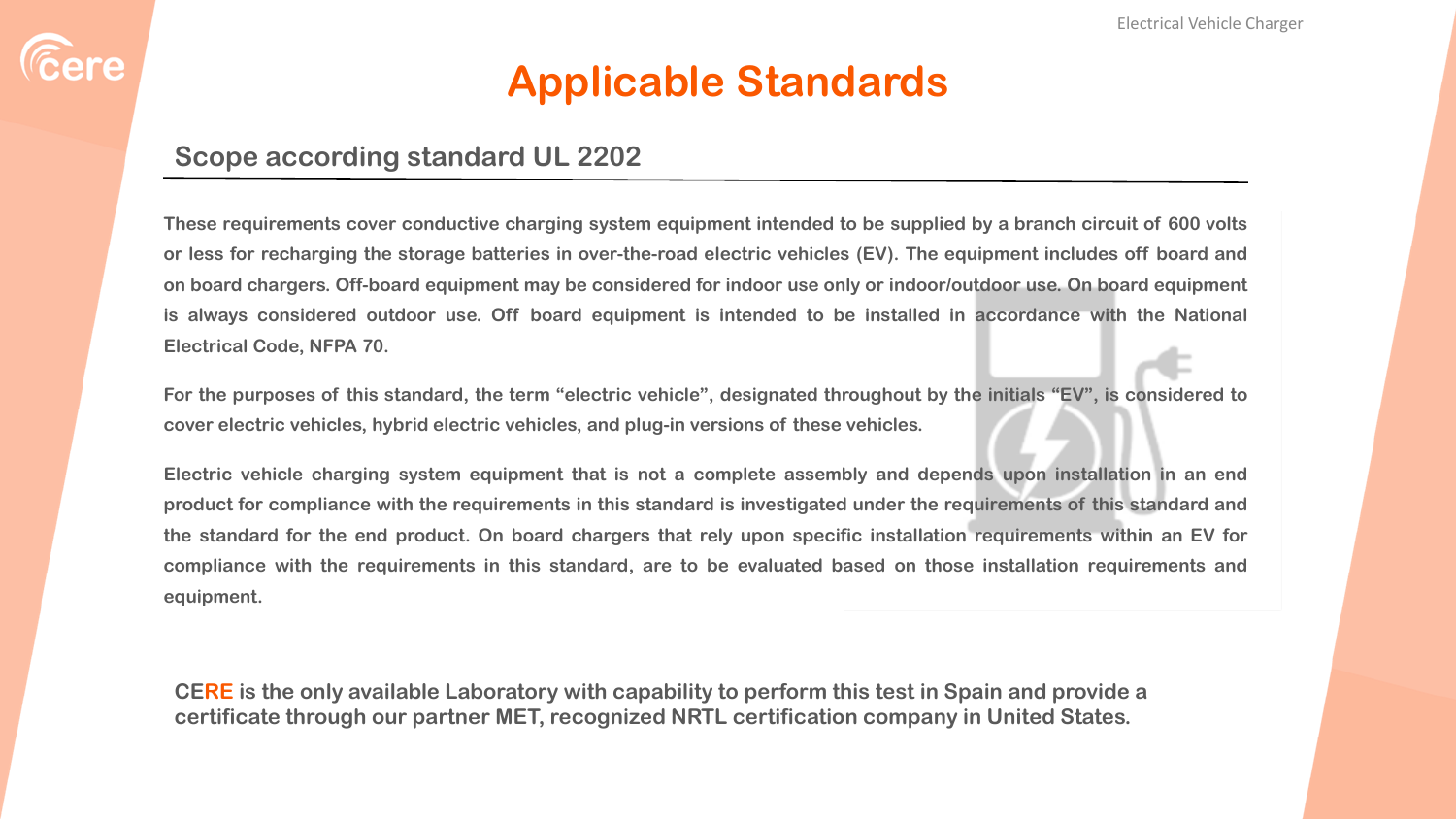## *<u>Cere</u>*

## **Applicable Standards**

#### **Scope according standard UL 2202**

These requirements do not cover battery chargers covered by the Standard for Battery Chargers for Charging Engine-**Starter Batteries, UL 1236, or the Standard for Industrial Battery Chargers, UL 1564.**

The requirements for devices or systems intended to reduce the risk of electric shock to the user in grounded or isolated circuits for charging electric vehicles are covered in the Standard for Personnel Protection Systems for Electric Vehicle (EV) Supply Circuits; Part 1: General Requirements, UL 2231-1, and the Standard for Personnel Protection Systems for Electric Vehicle (EV) Supply Circuits; Part 2: Particular Requirements for Protective Devices for Use in Charging Systems, **UL 2231-2.**

The requirements in clauses 2 – 84 apply directly to off board charging equipment. Supplement SA applies directly to on **board charging equipment.**

**CERE is the only available Laboratory with capability to perform this test in Spain and provide a certificate through our partner MET, recognized NRTL certification company in United States.**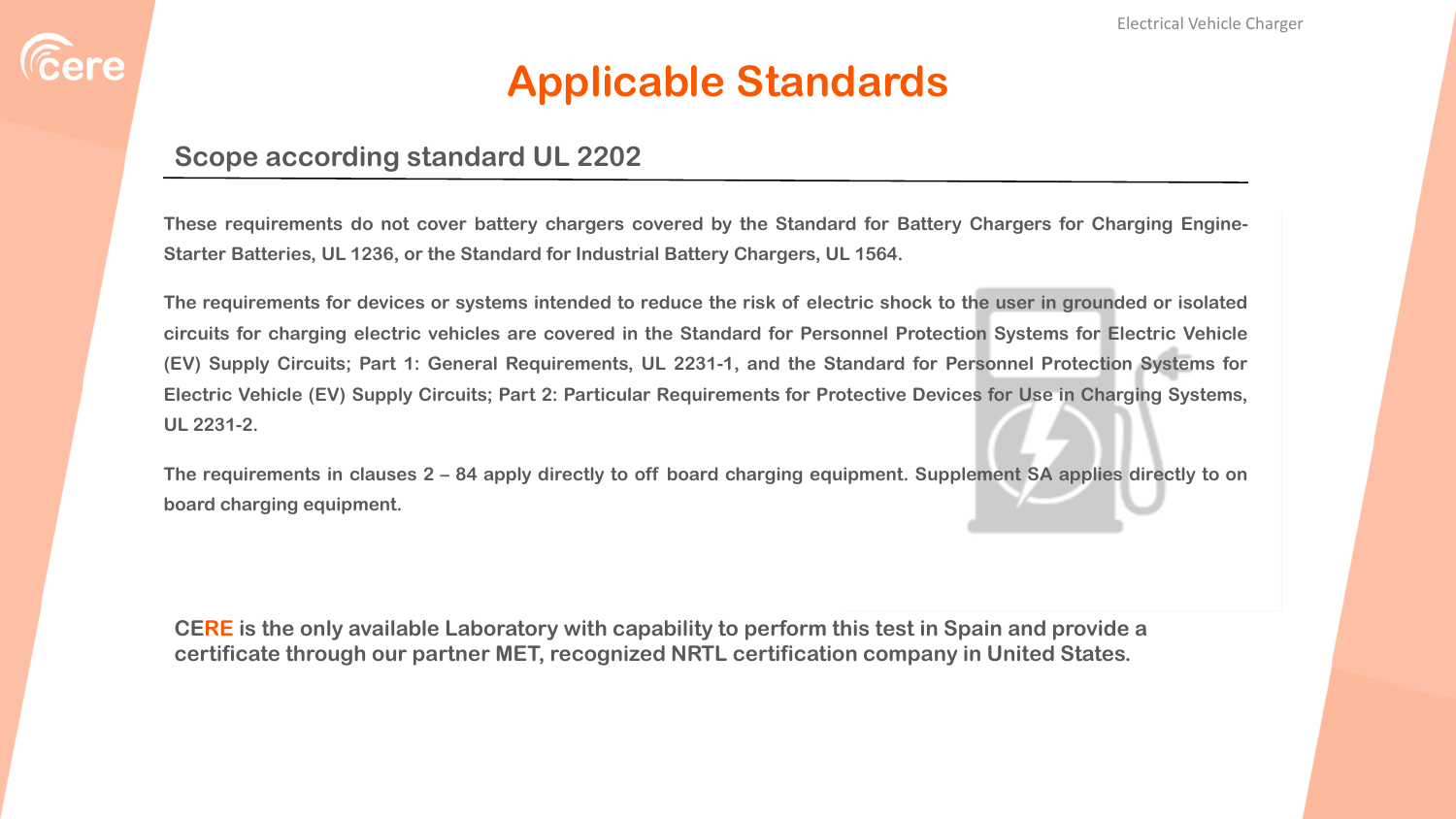## **Applicable Standards**

### **Scope according standard UL 2594:2016 / CSA C22.2 NO. 280 / NMX-J-677-ANCE**

**This Standard covers conductive electric vehicle (EV) supply equipment with a primary source voltage of 600 V ac or less, with a frequency of 50 or 60 Hz, and intended to provide ac power to an electric vehicle with an on-board charging unit. This Standard covers electric vehicle supply equipment intended for use where ventilation is not required.**

**The following list of examples of electric vehicle supply equipment are included in this Standard:**

✓ **EV Cord Sets – Rated 125 Vac maximum, 16 A maximum, intended for indoor and outdoor use.**

✓ **Fastened in place EV Charging Stations – Rated 250 Vac maximum, 40 A maximum, intended for indoor or outdoor use.**

✓ **Fixed in place EV Charging Stations – Rated 600 Vac maximum, intended for indoor or indoor/outdoor use.**

✓ **Fixed in place EV Power Outlet – Rated 600 Vac maximum, intended for indoor or indoor/outdoor use.**

**This Standard does not cover electric vehicle charging equipment. For EV charging equipment not covered by this Standard, refer to Annex A, Ref. No. 4.**

**For Mexico, use 127 Vac where 120 or 125 Vac is referenced in this Standard. In Canada and the United States, this does not apply.**

**The products covered by this Standard are intended for use in accordance with the Installation Codes in Annex A, Ref. No.1.**

**This Standard does not cover cord sets or power supply cords for applications other than EV charging cord sets. For cord sets and power supply cords not covered by this Standard, refer to Annex A, Ref. No. 2 and No. 3.**

**This Standard does not cover electric vehicle connectors. For electric vehicle connectors not covered by this Standard, refer to Annex A, Ref. No. 5**

**This Standard does not cover regular-use power outlets. For regular-use power outlets not covered by this Standard, refer to Annex A, Ref. No. 6.**

**This Standard does not cover equipment intended for wireless power transfer, which may also be designated as wireless charging, inductive charging, magnetic resonance charging, or any other similar designation indicating the transfer of power from the EVSE to the vehicle through other than a conductive connection.**

**CERE is the only available Laboratory with capability to perform this test in Spain and provide a certificate through our partner MET, recognized NRTL certification company in United States.**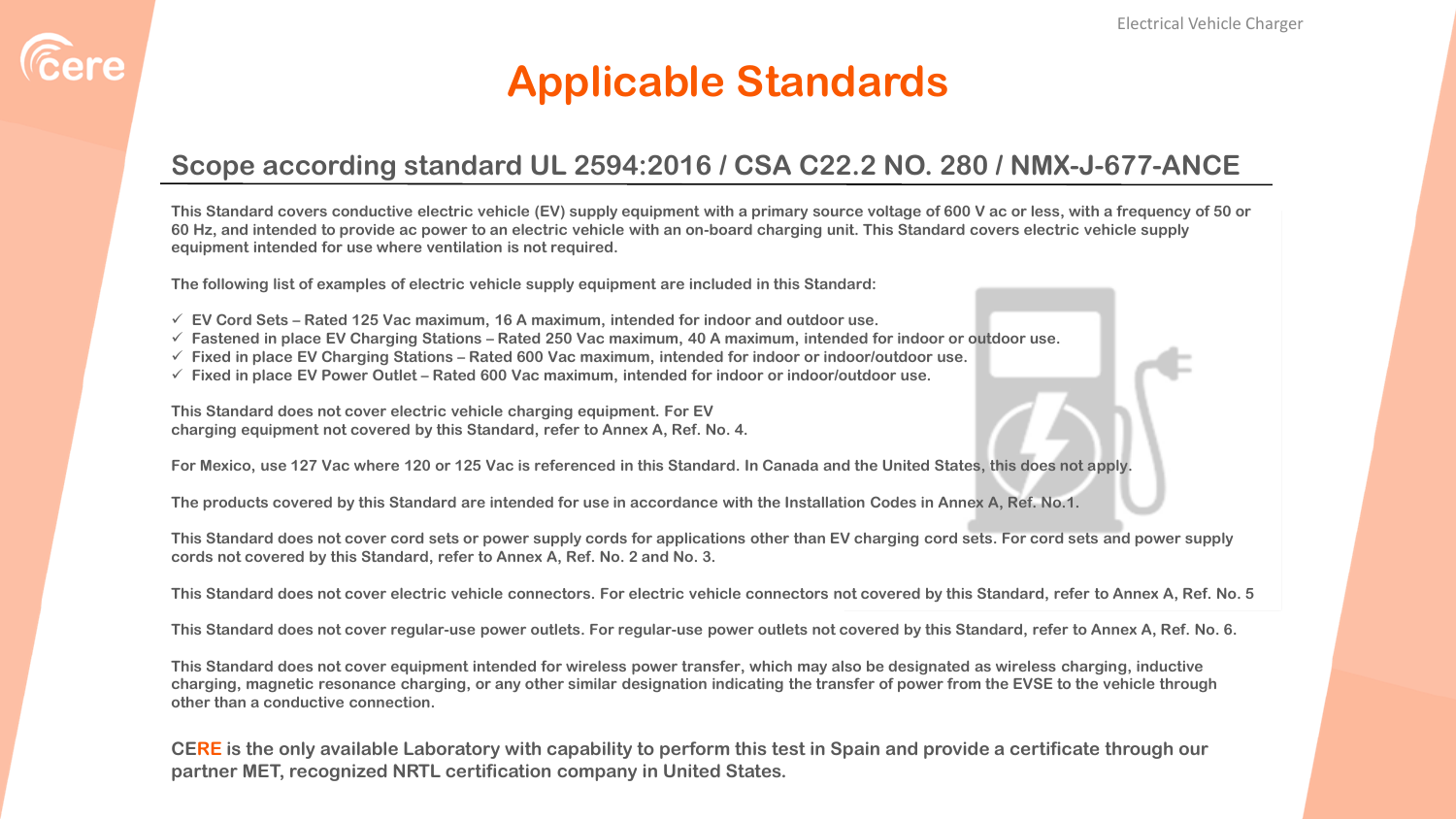## **Sere**

## **Applicable Standards**

#### **Scope according standard 61851-21-2:2018**

This part of IEC 61851 defines the EMC requirements for any off-board components or equipment of such systems used to supply or charge electric vehicles with electric power by conductive power transfer (CPT), with a rated input voltage, according to IEC 60038:2009, up to 1 000 V AC or 1 500 V DC and an output voltage up to 1 000 V AC or 1 500 V DC.

This document covers off-board charging equipment for mode 1, mode 2, mode 3 and mode 4 charging as defined in IEC **61851-1:2017.**

Cables where there is no electronic or no electric/electronic switching are considered as passive (benign) and are deemed to **comply with the emission and immunity requirements of this document without any need for testing.**

This document does not apply to any on-board components or equipment of charging or power supply systems being part of **the vehicles. The EMC requirements for such equipment are covered by IEC 61851-21-1: 2017.**

Compliance with the emission and immunity requirements of this document is verified where it can be demonstrated that the equipment under test (EUT) meets the respective limits, during type tests in the measuring arrangement of this document.

**Requirements for electric vehicle wireless power transfer (WPT) systems are covered in IEC 61980 (all parts).**

**The tests are carried out by CERE Laboratory's department**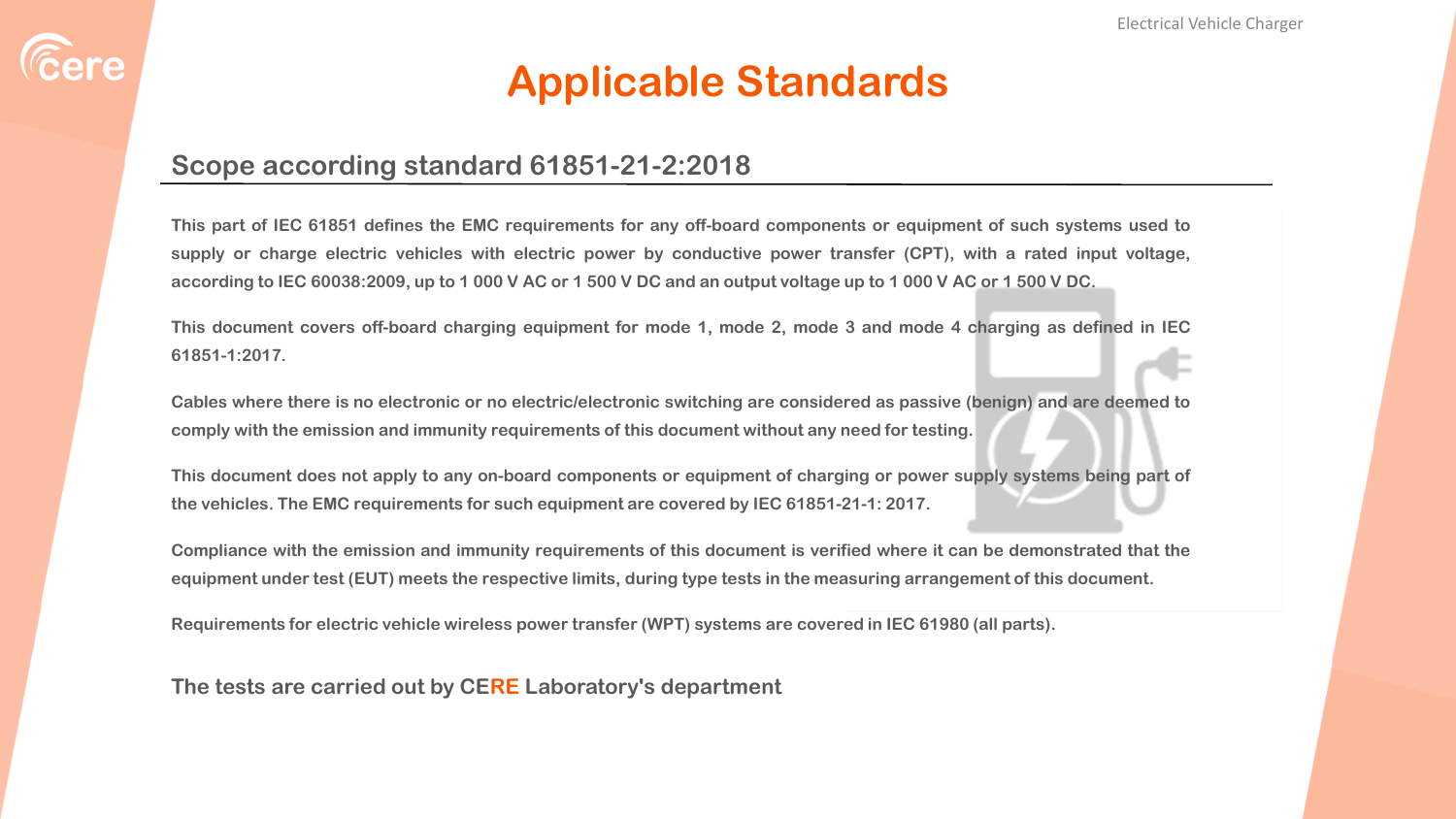

### **Applicable Standards**

#### **Scope according standard 61851-23:2014 and 61851-24:2014**

**It consists of verifying how a charger interacts with the vehicle. With indicators to communicate when the vehicle is fully loaded, for example.**

**In this section there is an international protocol. There is a private CHAdeMO certification, this certification has been generated by a German company and requires to run the CHAdeMO trials or specific testing.**

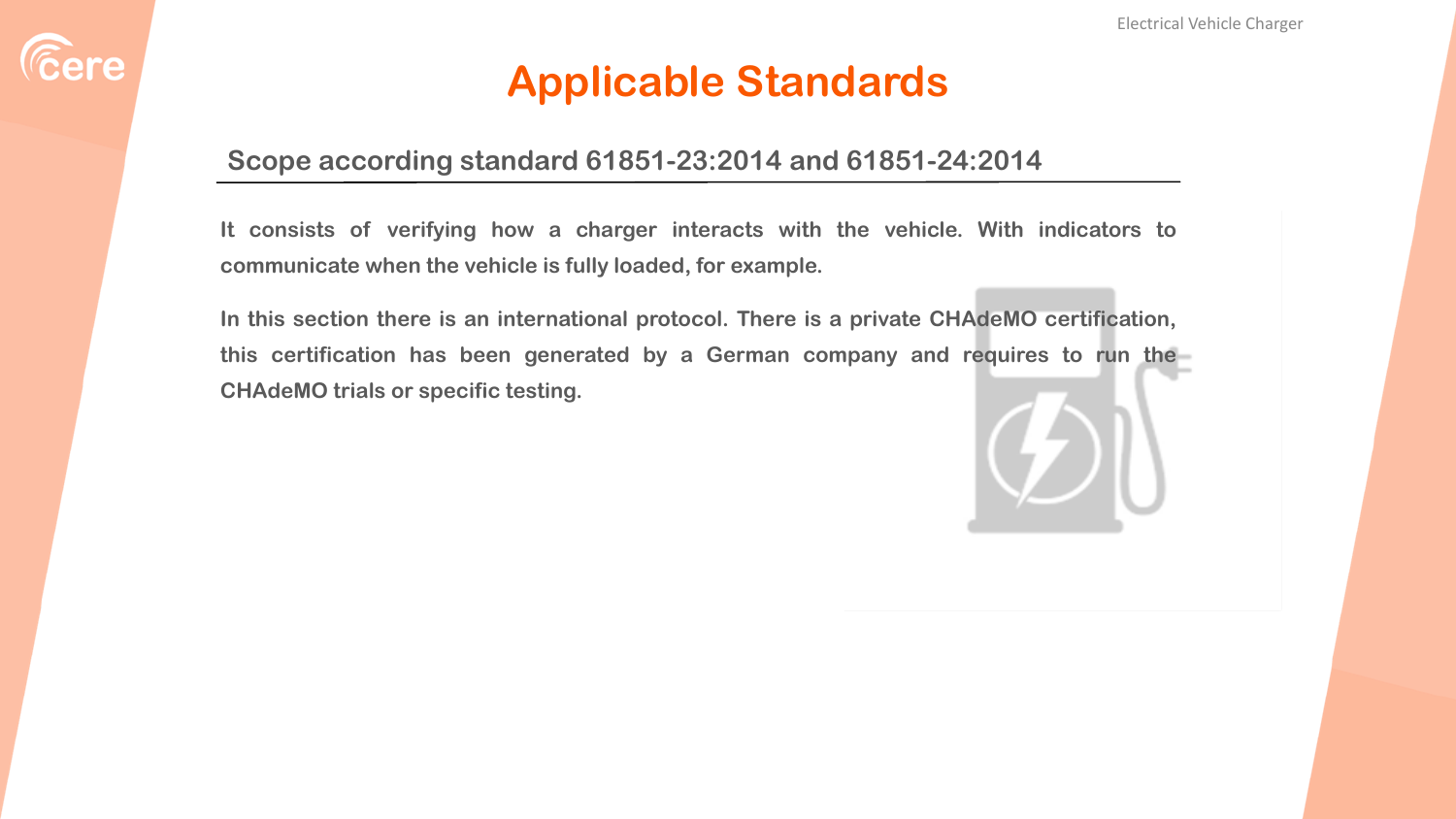## **Eere**

### **Applicable Standards Resume**

**CERE is accredited as Certification Body and Testing Laboratory for the electric vehicle charger solution, both nationally and internationally, being accredited for the IEC safety standard:**

#### • **IEC 61851-1:2017**

**Under IAF, ILAC and CB scheme (CBTL and NCB)**

**CERE is also the only entity in Spain providing a solution for the North American market thanks to its accreditation for UL standards:** 

#### • **UL 2202:2012 Standard for Electric Vehicle (EV) Charging System Equipment**

• **UL 2594:2016 / CSA C22.2 NO. 280 / NMX-J-677-ANCE**

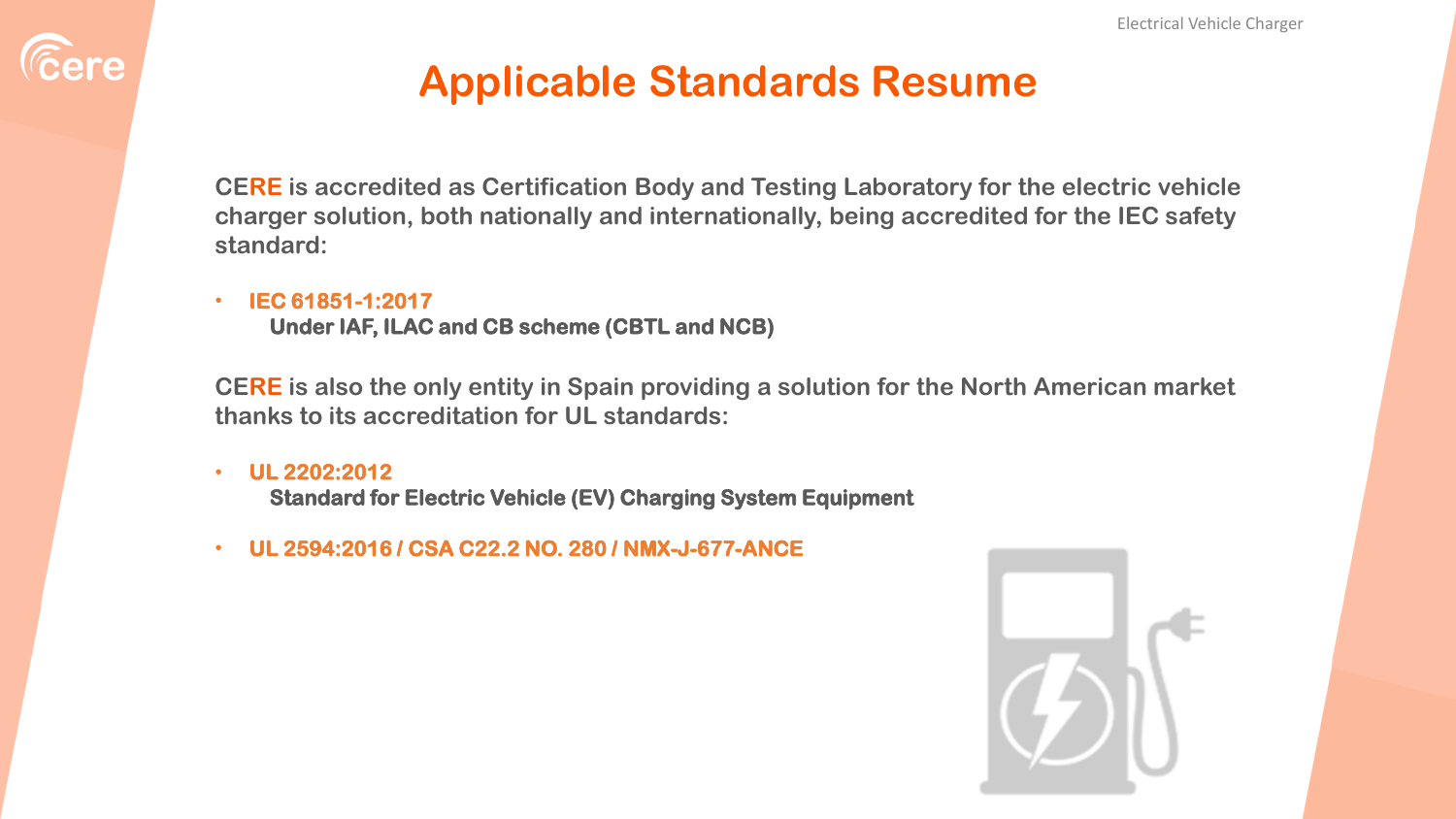## **Eere**

### **References**

**CERE Electrical Vehicle Charger has a wide expertise in the field of testing.**

**Some of the most important projects carried out recently are in Spain, Germany and Portugal.**

**The offered testing include:**

- ✓ **NRTL MET certification and testing according to North American market.**
- ✓ **CB Certificate and testing according to Spanish market.**
- ✓ **CHAdeMO's certificate.**
- ✓ **Evaluation of communication protocol.**

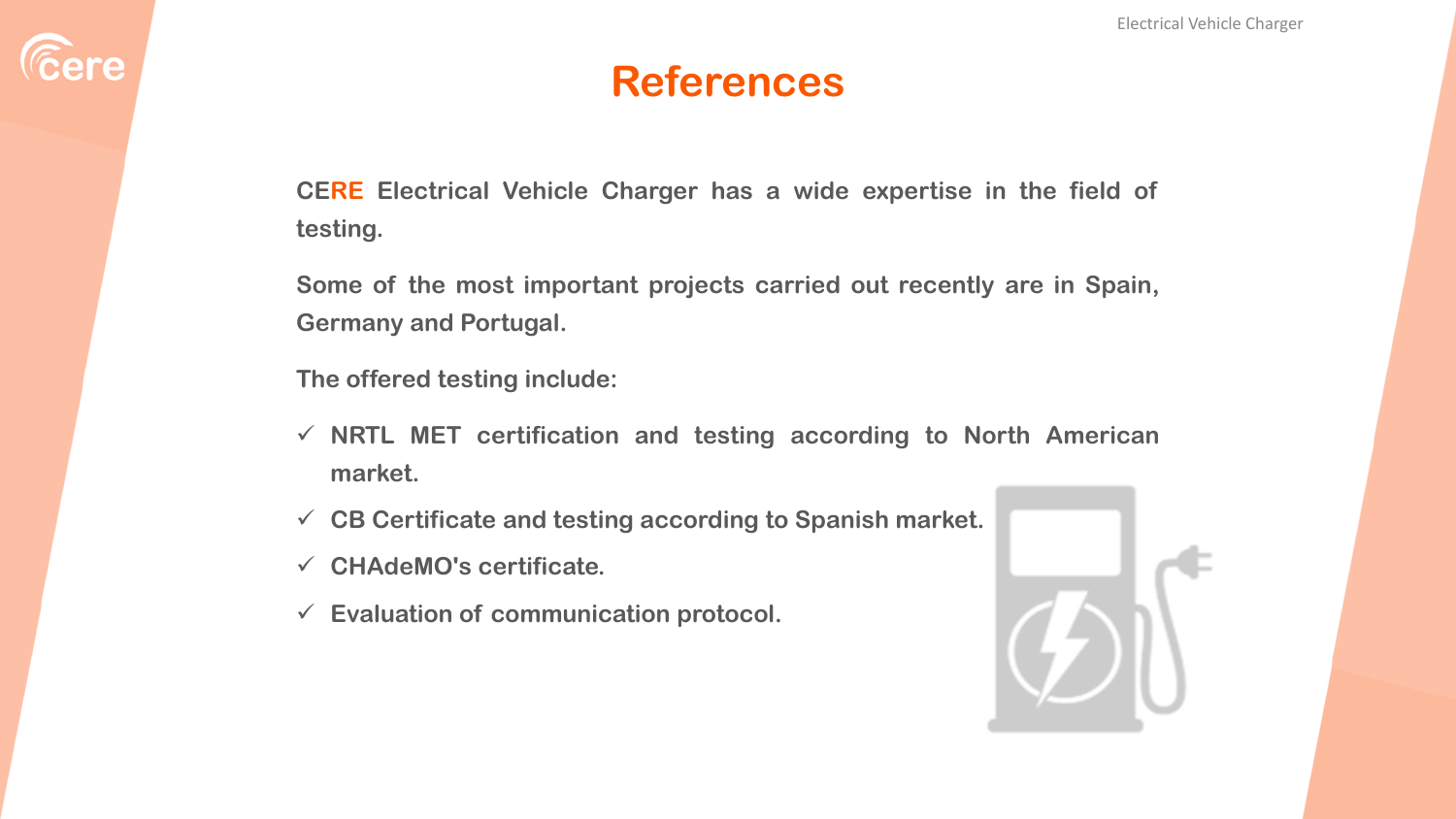Electrical Vehicle Charger



### **Most Recent Clients**





# i-charging

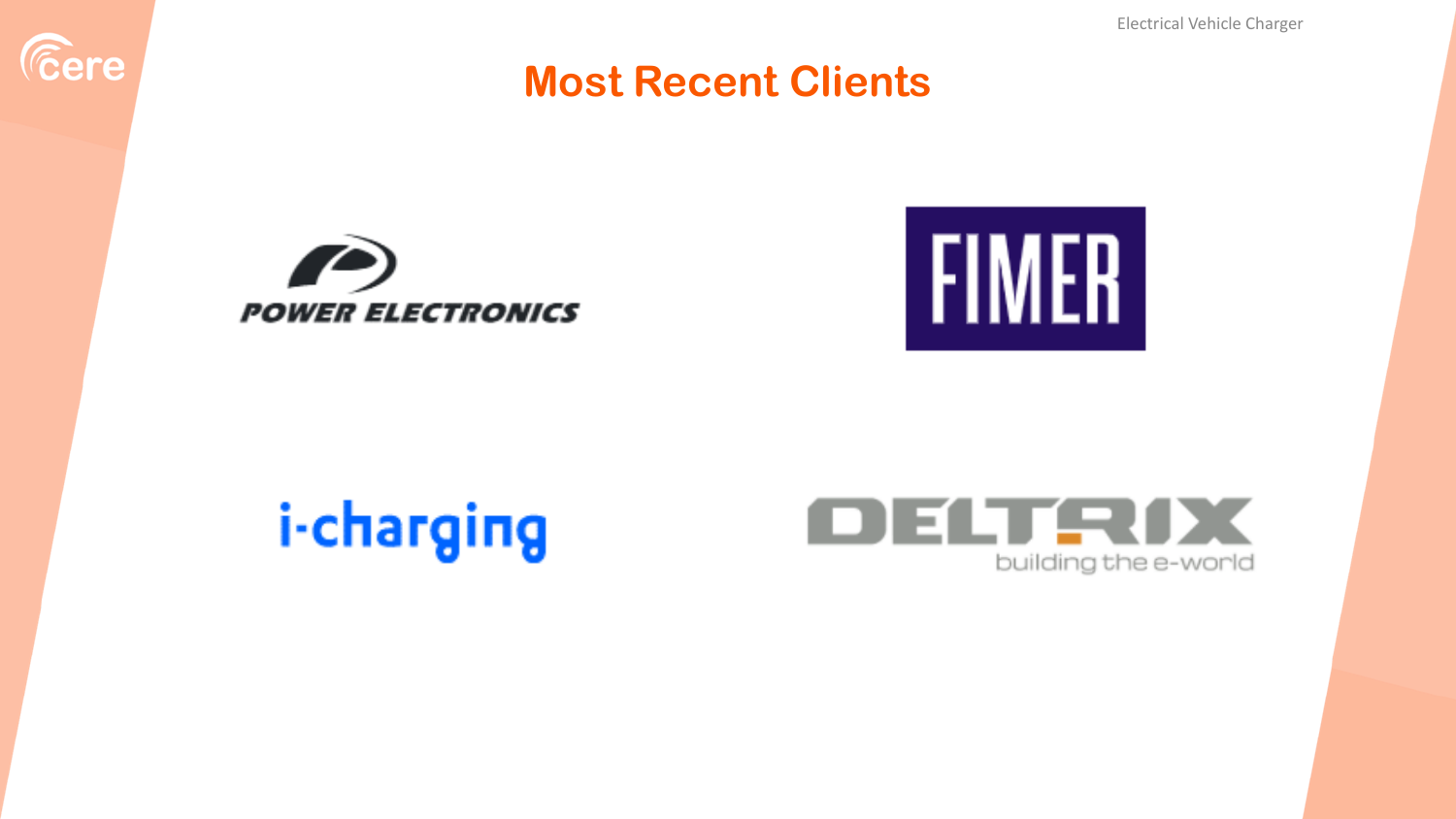### **Contact us**



**Eere** 

**European Headquarters (Spain) C/ Serrano, 8, 3 Izda, Madrid. 28001, Madrid, ES**

**European Laboratory C/Monturiol, 15. Polígono Industrial de San Marcos, Getafe. 28906, Madrid, España.**

#### **Contact**

**[www.cerecertification.com](http://www.cerecertification.com/) [info@cerecertification.com](mailto:info@cerecertification.com) +34 910 612 614 [LinkedIn](https://www.linkedin.com/company/cere-industrial)**

**Monday-Friday: 7am to 6pm (CET)**